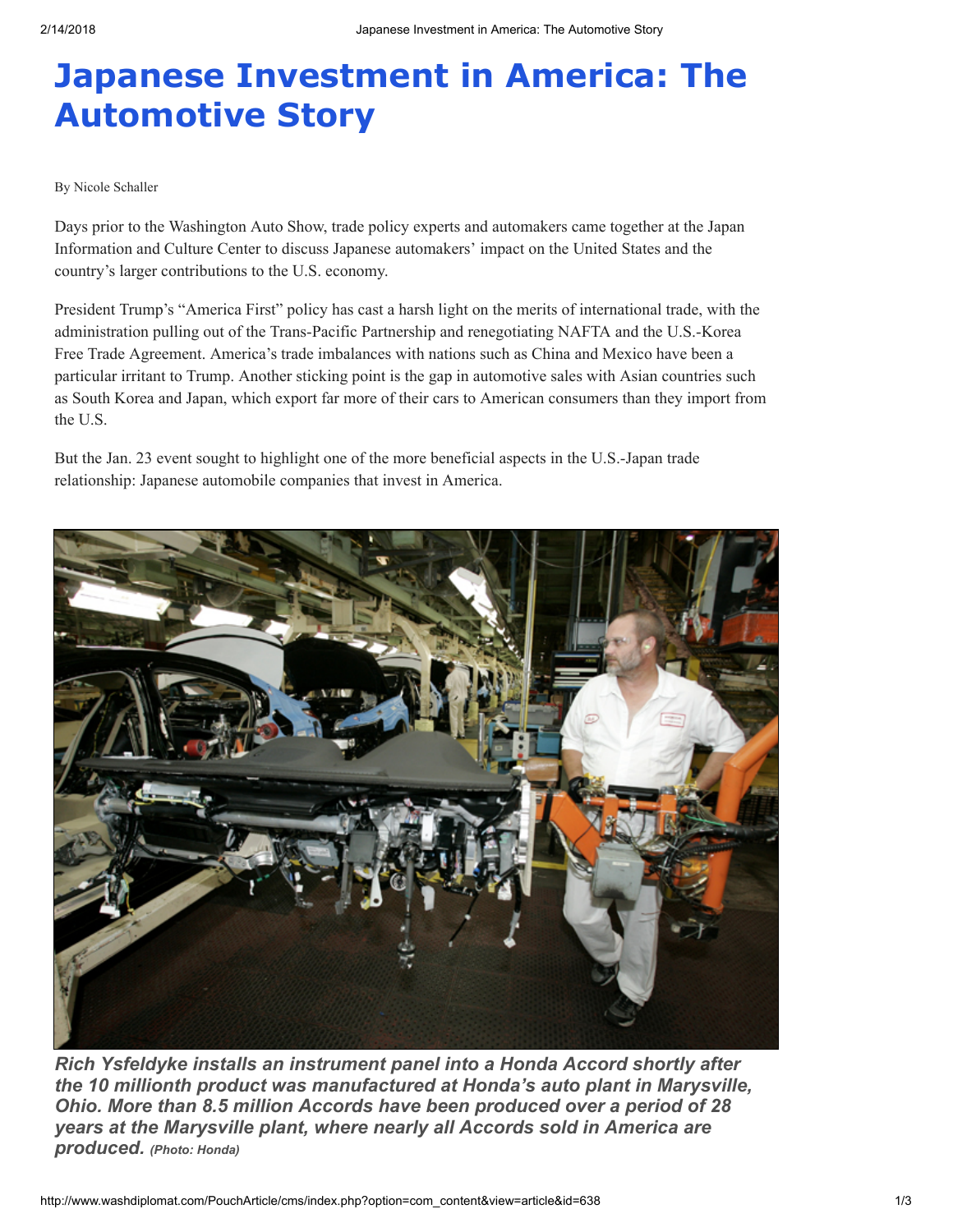"What we are talking about here is one of the really great success stories to the U.S.-Japan relationship," said Manny Manriquez, general director of the Japan Automobile Manufacturers Association (JAMA).

Others on the panel included Ted Klaus, vice president of strategic research at Honda Research and Design, who has worked for Honda for 27 years, and Scott Miller of the Center for Strategic and International Studies.

Miller spent a large part of his early career in the 1970s and 1980s working near the Honda manufacturing plant in Marysville, Ohio, where he witnessed firsthand the growth and success of the first Japanese automaker U.S. plant.

"Honda's success is impressive in almost every respect today," said Miller. "But it was a massive risk at the time and these [Japanese automotive] companies were taking massive risks to enter this big and somewhat hostile U.S. market. They did it, and they did it with excellency."

At the time when Honda opened its factory in Marysville in 1982, America had endured an economic downturn in the 1970s, coupled with a fierce backlash against imported automobiles, particularly those from Japan. However, Honda was able to push through the mistrust by building a solid reputation for safe and consistent cars that met the needs of the American consumer.

"The thing that I think was well exemplified in the Japan auto industry in the United States is the power of local knowledge, even for a global company. We think about the automobile business as these massive global corporations, but in fact the most successful of them make it a point to understand local customers and local markets," said Miller.

Miller used the example of Italian cars and how they are often tailored for narrow, windy roads that are prevalent in Italy, whereas cars that are made in America are tailored to wider, straight roads, including the Japanese cars built by U.S. manufacturing companies.

"This power of local knowledge … is what the companies do," said Miller. "It's important to the politics frankly because when you tailor local tastes, interests and local knowledge, you start to affect the culture of how cars fit into our lives. I think [Japanese auto] companies do it better than anyone today. I mean we watched the politics of Ohio change."

In addition, the companies hired American workers and created motivation and management programs that resulted in high employee retention. American communities surrounding Japanese auto plants began to take a different outlook on working for companies like Honda.

Today, Japanese auto companies employ about 88,000 direct workers in America, and 75 percent of all Japanese cars are built in the United States. Honda alone accounts for over 30,000 U.S. workers. It has also invested over \$18.5 billion in its U.S. operations and boasts the longest U.S. manufacturing presence of any international carmaker.



http://www.washdiplomat.com/PouchArticle/cms/index.php?option=com\_content&view=article&id=638 2/3